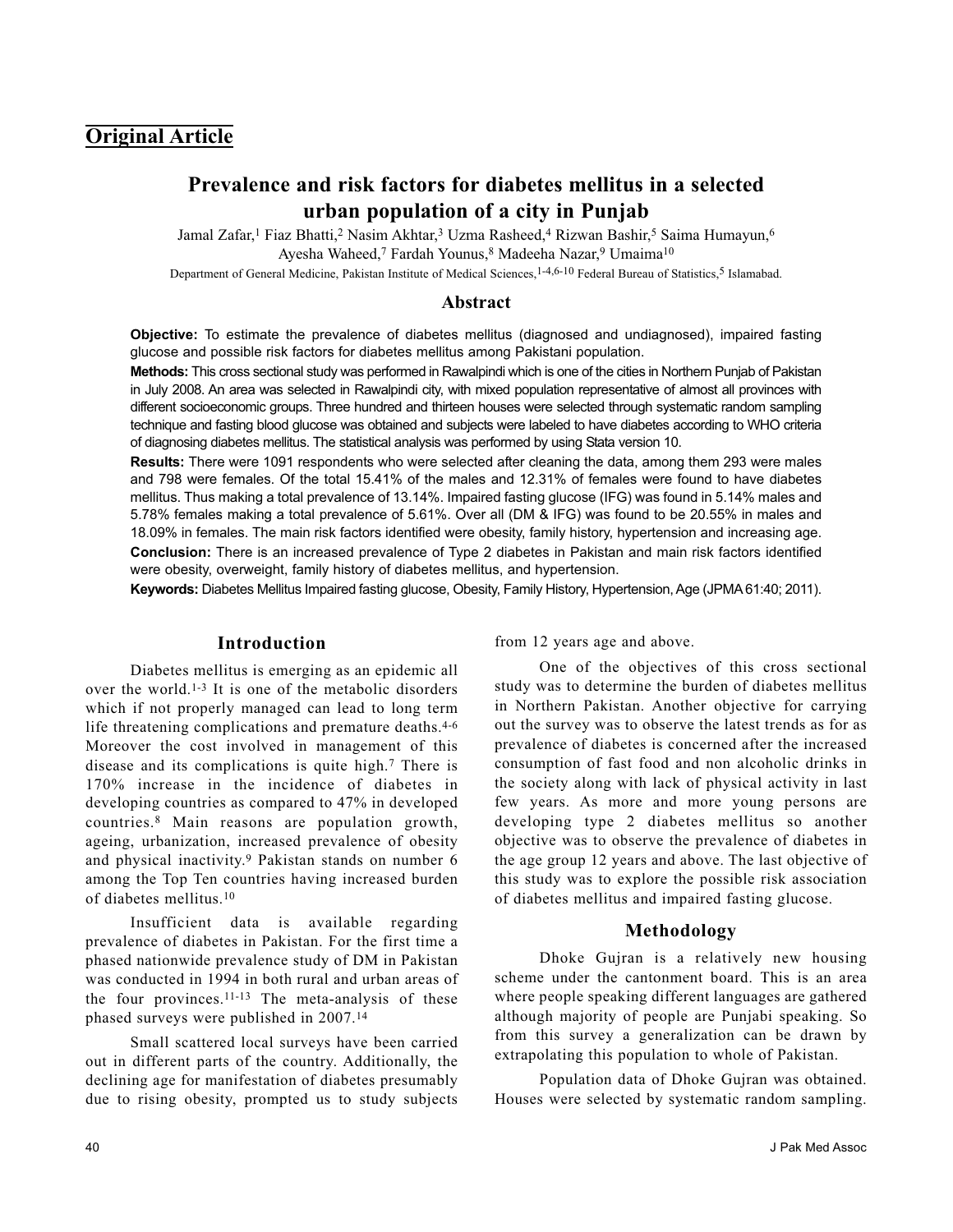Sample size was calculated by a Biostatistician prior to the survey. In the light of previous prevalence studies<sup>14,15</sup> and with increasing prevalence of diabetes in Pakistan the estimated prevalence of diabetes mellitus was calculated as 9% and by applying the statistical formula, 313 houses were selected in Dhoke Gujran. By applying the statistical formula according to population and number of houses every 14th house was surveyed. On entering the street one house was selected by a draw and then after that, every 14th house was surveyed. If there was no person in any house, the next house was selected. At the end of the street right turn was taken and in this way the survey was completed.

The questionnaire was designed and laboratory was engaged and arrangements were made to maintain the cold chain for transferring the blood sample to the laboratory. Blood glucose was analyzed in serum by enzymatic in vitro testing using Roche/Hitachi 912 analyzer; Acn 767. Questionnaire was tested by a pilot survey and modifications were made in the questionnaire as found necessary.

All subjects of age 12 years and above were included in the study. There were 141 subjects below the age of 18 years and verbal informed consent was taken from the parents before taking blood samples.

Fasting blood glucose up to 126 mg/dl or more was taken as diabetes. Fasting blood glucose of 100 to 125 mg/dl was taken as impaired fasting glucose (IFG).

Diagnostic criteria used were according to the American Diabetes Association, 2007 guidelines. Fasting blood glucose upto 126mg/dl and above was taken as diabetes and levels between 101 and 125 mg/dl was impaired fasting glucose.<sup>15</sup> The same criteria are used by WHO for diagnosis of diabetes mellitus in epidemiological studies.<sup>16</sup>

The information regarding the survey, its significance that why it is being conducted was disseminated to the members of the household via posters, printed leaflets and banners prior to the survey and people were encouraged to take part in the survey. Two meetings were arranged one with influential women and second with councilors and influential men of the area. The study participants were asked to remain in a fasting because fasting blood glucose sample was required.

The subjects were questioned if they had been diagnosed with manifest diabetes and what drugs they were taking for achieving normoglycaemia. If there was any doubt on the diagnosis, the subject was excluded.

Eight teams carried out the survey for 7 days. A qualified doctor along with trained nurse as phlebotomist and a local social worker were the part of the team. Social worker had already carried out the survey of the house and head count. Baseline information's were entered into the Performa one night prior to survey by the social worker at the time of head counting.

Results of the blood tests were collected and a copy was forwarded to the patients and one copy was kept in record. For ethical reason diabetic patients were referred to their general practitioner for further management. Results were matched with Performa filled by the lady doctor and the data was entered by using the Stata version 10. Results were analyzed by the statistician. After cleaning the data 1091 subjects were found to be eligible for reporting.

There were 20 subjects who declared that they were Diabetic but their blood glucose was found to be normal. Among them three subjects were on diet alone, 15 were on diet control and Oral hypoglycemic agents. There were 2 subjects who were on insulin alone. So three subjects who were on diet control alone and having normal blood glucose values were excluded from the analysis because of the doubt in diagnosis and 17 were included in the analysis.

Same population was interviewed by already designed and pre tested detailed questionnaire to see the effects of various factors on blood glucose. Age, Sex, socioeconomic status and family history of diabetes was asked and entered in the questionnaire. BMI, waist circumference and Blood pressure were also recorded. Subjects were divided into four groups age wise i.e.  $(1) < 25$  years  $(2)$  25-50 years  $(3)$  51-75 years (4) 76 years and above. Socioeconomic status was defined by assigning income level to two categories i.e. (1) Low with income level  $( $1 = 10,000$ )$ (2) Lower middle to high (10001 and above). Body mass index (BMI) was divided into four categories starting from less than 20kg/m<sup>2</sup> to more than 31kg/m2. Waist circumference was also categorized into five groups starting from less than 30 inches to more than 46 inches.

Analysis was done by using Stata version 10. The chisquare test was used to measure the association among the different variables. It was used as a categorical variable. A p value less than 0.05 was considered significant. Mental Haenzal analysis for odds ratio was done for all variables by dividing the subjects into two categories (1) those having diabetes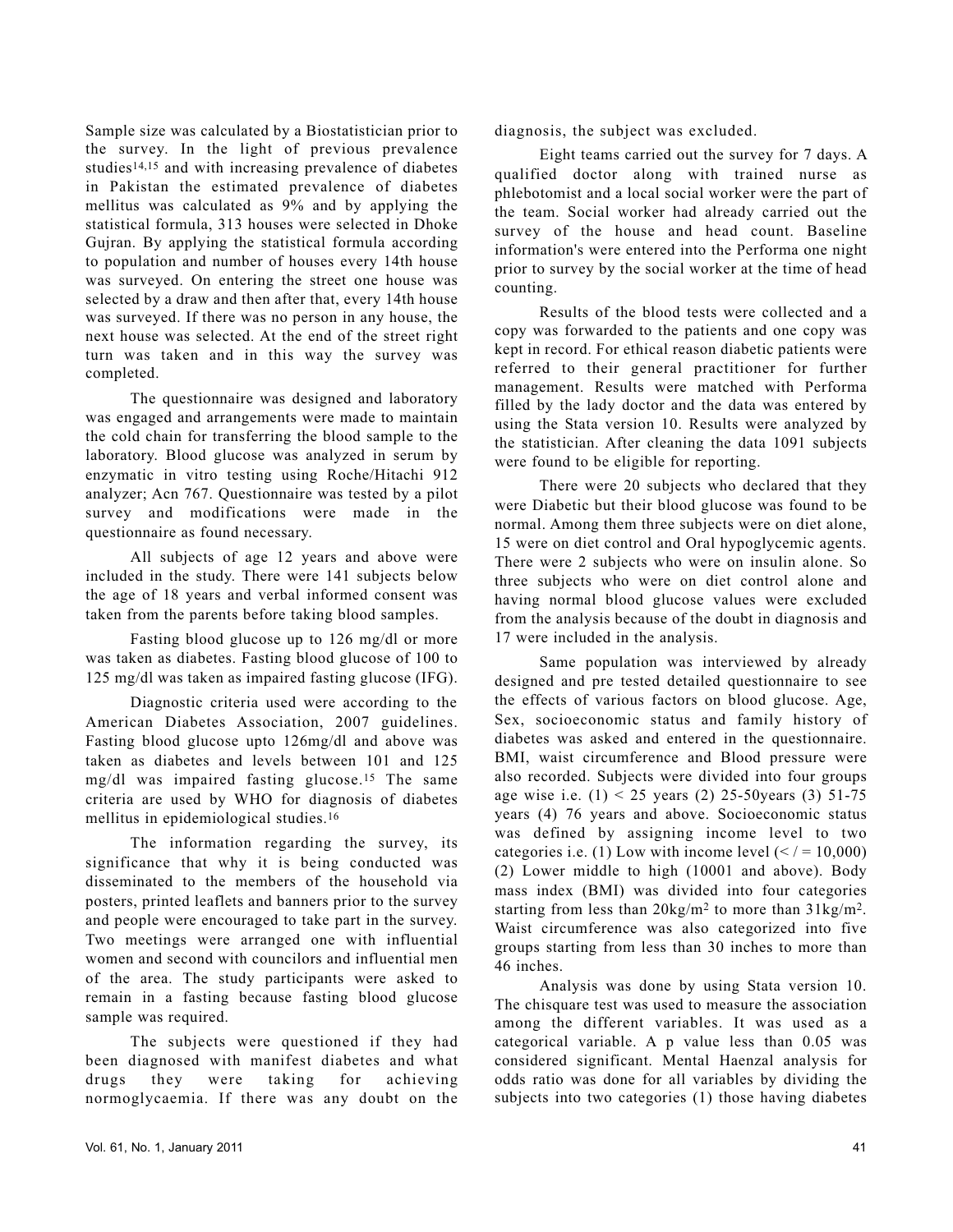(2) and those with impaired fasting glucose using 95% confidence interval (95%CI). Odds ratio was used to assess the odds of the disease in a given population comparing it with base line category in the same variable. Confidence interval (CI) provided the lowest and highest values of our estimate i.e. odds ratio. Univariate followed by bivariate analysis was made. Odds ratios were first calculated for diabetic and normal subjects as control and then for subjects with impaired fasting blood glucose and normal subjects as control.

#### **Results**

Out of 1091 subjects who reported, 293 were males (27%) and 798(73.14%) were females. Among males 15.41% and among females 12.31% had Diabetes Mellitus according to WHO criteria of diagnosing Diabetes Mellitus thus making a total prevalence of 13.14%. Impaired fasting glucose (IFG) was found in 5.14% of males and 5.78% in females making a total prevalence of 5.61%. Over all (DM & IFG) was found

to be 20.55% in males and 18.09% in females.

Mean age of the study population was  $36 \pm 15.8$ years. Age range was 12 to 80 years. Mean age for males was  $40 \pm 14.63$  years (Variance: 214.029) and for females it was  $35 \pm 7.08$  years (Variance: 50.118). Majority of the respondents (52.55%) were between 26  $-50$  years of age followed by age group of  $\leq 25$  years (31.48%) (Table-1). It was observed that there was a rising trend in prevalence of diabetes and impaired fasting glucose as the age advanced with maximum prevalence in the age group 51-75. But thereafter there was a decline in the prevalence and these results were statistically significant ( $P < 0.000$ ) indicating a strong association between the age and prevalence of impaired fasting glucose and diabetes mellitus.

Percentage of subjects with different BMI and waist circumferences are shown in Table-1. BMI and waist circumference had a positive association with IFG and DM and same was the case with both systolic and diastolic blood pressure. Physical activity was not

**Table-1: Demographic characteristics of study subjects and observed values of risk factors and blood glucose.**

| Variable                      |                  | Frequency | Percent | <b>Total</b> |
|-------------------------------|------------------|-----------|---------|--------------|
| Sex                           | Males            | 292       | 26.84   | 1088         |
|                               | Females          | 796       | 73.16   |              |
| Age groups                    | $\leq$ 25 years  | 339       | 31.48   | 1,077        |
|                               | $26 - 50$ years  | 566       | 52.55   |              |
|                               | 51 - 75 years    | 150       | 13.93   |              |
|                               | 76 years & above | 22        | 2.04    |              |
| Income in rupees              | $\leq 10,000$    | 470       | 89.69   | 524          |
|                               | 10,001 & above   | 54        | 10.31   |              |
| Blood glucose in mg/dl        | below 101        | 884       | 81.25   | 1088         |
|                               | $101 - 125$      | 61        | 5.61    |              |
|                               | 126 & above      | 143       | 13.14   |              |
| Body Mass Index               | $\leq$ 20        | 239       | 26.29   | 909          |
|                               | $21 - 25$        | 269       | 29.59   |              |
|                               | $26 - 30$        | 235       | 25.85   |              |
|                               | 31 & above       | 166       | 18.26   |              |
| Waist circumference in inches | $\leq = 30$      | 258       | 24.13   |              |
|                               | $31 - 35$        | 302       | 28.25   | 1069         |
|                               | $36 - 40$        | 298       | 27.88   |              |
|                               | $41 - 45$        | 153       | 14.31   |              |
|                               | 46 & above       | 58        | 5.43    |              |
| Diastolic BP mmHg             | $\leq$ =50       | 40        | 3.80    | 1053         |
|                               | $51 - 70$        | 486       | 46.15   |              |
|                               | $71 - 90$        | 443       | 42.07   |              |
|                               | $91 - 110$       | 75        | 7.12    |              |
|                               | 111 & above      | 9         | 0.85    |              |
| Systolic BP mmHg              | $=100$           | 374       | 35.42   | 1056         |
|                               | $101 - 150$      | 617       | 58.43   |              |
|                               | 151-200          | 62        | 5.87    |              |
|                               | 201 & above      | 3         | 0.28    |              |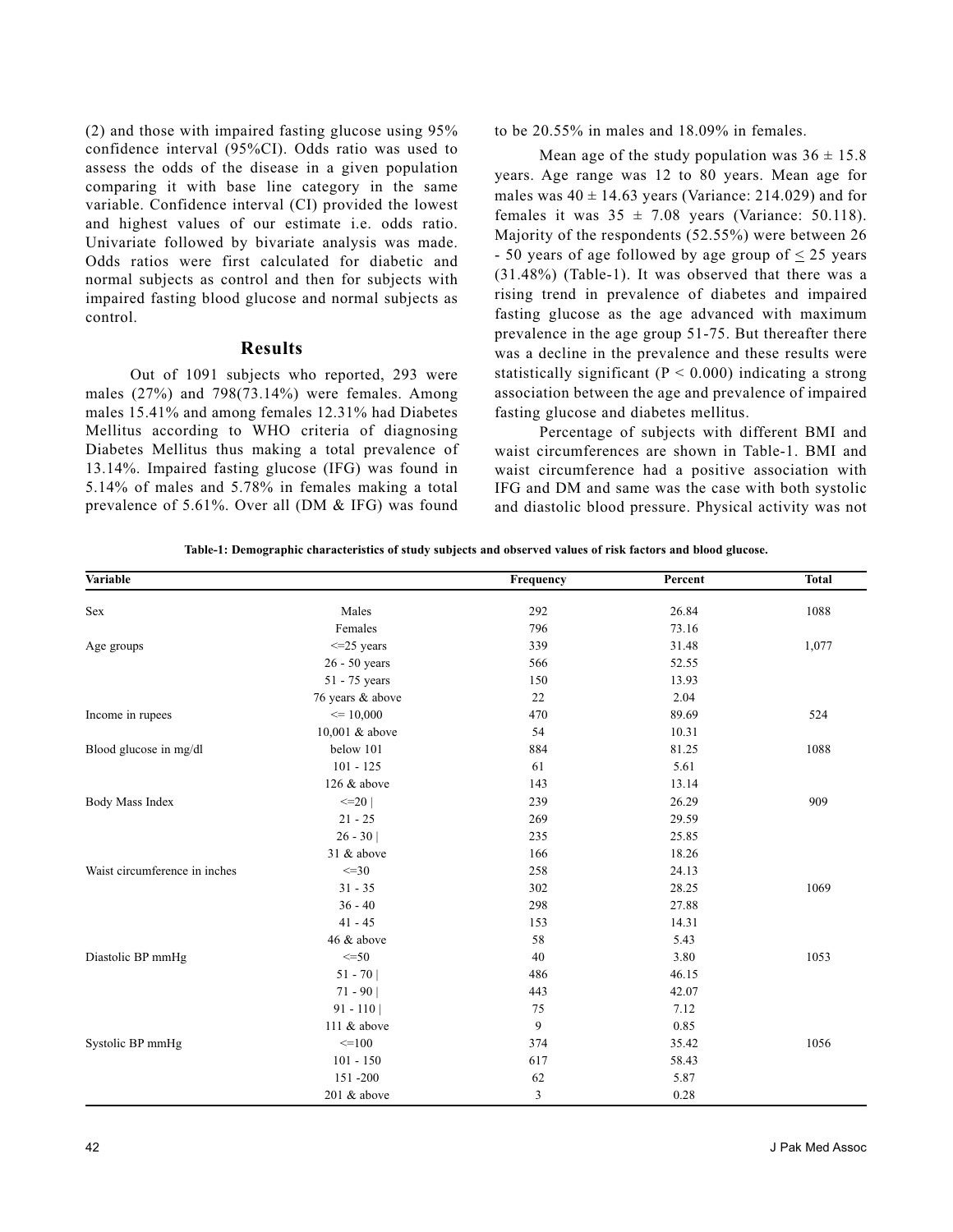| Variable                      |                    | <b>Blood glucose level</b> |               | X2 value | p value | <b>Total</b> |
|-------------------------------|--------------------|----------------------------|---------------|----------|---------|--------------|
|                               |                    | <b>IFG</b>                 | DM            |          |         |              |
|                               |                    |                            |               | 182.88   | 0.000   | 1077         |
| Age groups                    | $\leq$ 25 years    | $3(0.88\%)$                | $4(1.18\%)$   |          |         |              |
|                               | $26 - 50$ years    | 37(6.54%)                  | 72(12.72%)    |          |         |              |
|                               | 51 - 75 years      | $17(11.33\%)$              | 59(39.33%)    |          |         |              |
|                               | 76 years & above   | 4(18.18%)                  | 7(31.82%)     |          |         |              |
| Sex                           | Males              | $15(5.14\%)$               | 45(15.41%)    | 1.877    | 0.391   | 1088         |
|                               | Females            | 46(5.78%)                  | 98(12.31%)    |          |         |              |
| Income in rupees              | $\leq 10,000$      | 24(5.11%)                  | 66(14.04%)    | 7.5688   | 0.271   | 524          |
|                               | 10,001 & above     | $6(13.95\%)$               | 7(16.28%)     |          |         |              |
| Body Mass Index               | $\leq$ 20          | $6(2.51\%)$                | $11(4.60\%)$  | 54.7313  | 0.000   | 909          |
|                               | $21 - 25$          | $7(2.60\%)$                | 39(14.50%)    |          |         |              |
|                               | $26 - 30$          | $16(6.81\%)$               | 38(16.17%)    |          |         |              |
|                               | 31 & above         | 22(13.25%)                 | 32(19.28%)    |          |         |              |
| Waist circumference in inches | $\leq$ = 30        | $5(1.94\%)$                | $7(2.71\%)$   | 147.1964 | 0.000   | 1069         |
|                               | $31 - 35$          | $6(1.99\%)$                | 22(7.28%)     |          |         |              |
|                               | $36 - 40$          | $15(5.03\%)$               | 55(18.46%)    |          |         |              |
|                               | $41 - 45$          | 24(15.69%)                 | 41(26.80%)    |          |         |              |
|                               | 46 & above         | 11(18.97%)                 | $14(24.14\%)$ |          |         |              |
| Physical activity             | Going for walk     | $7(4.64\%)$                | 24(15.89%)    | 1.2103   | 0.546   | 1029         |
|                               | Not going for walk | 53(6.04%)                  | $115(13.1\%)$ |          |         |              |
| Diastolic BP mmHg             | $\leq$ =50         | $2(5.0\%)$                 | $0(0\%)$      | 68.3145  | 0.000   | 1053         |
|                               | $51 - 70$          | $19(3.91\%)$               | $41(8.44\%)$  |          |         |              |
|                               | $71 - 90$          | 30(6.77%)                  | 72(16.25%)    |          |         |              |
|                               | $91 - 110$         | $7(9.33\%)$                | 25(33.33%)    |          |         |              |
|                               | 111 & above        | $3(3.33\%)$                | $0(0\%)$      |          |         |              |
| Systolic BP mmHg              | $=100$             | 10(2.67%)                  | $20(5.35\%)$  | 73.9091  | 0.000   | 1056         |
|                               | $101 - 150$        | 41(6.65%)                  | 97(15.72%)    |          |         |              |
|                               | 151-200            | $10(16.13\%)$              | 21(33.87%)    |          |         |              |
|                               | 201 & above        | $0(0\%)$                   | $0(0\%)$      |          |         |              |
| Family H/O DM                 | Yes                | 20(4.45%)                  | 77(17.15%)    | 14.0462  | 0.001   | 1023         |
|                               | N <sub>0</sub>     | 40(6.97%)                  | 56(9.76%)     |          |         |              |
|                               |                    |                            |               |          |         |              |
| One parent affected           | Yes                | $9(3.81\%)$                | 38(16.10%)    | 17.9278  | 0.001   | 514          |
|                               | No                 | 17(6.37%)                  | 49(18.35%)    |          |         |              |
| Two parents affected          | Yes                | $4(9.30\%)$                | $14(32.56\%)$ | 15.0113  | 0.005   | 509          |
|                               | No                 | 22(4.85%)                  | 72(15.86%)    |          |         |              |
| Siblings affected             | Yes                | $10(8.26\%)$               | 43(35.54%)    | 39.9413  | 0.000   | 522          |
|                               | No                 | $16(4.05\%)$               | 50(12.66%)    |          |         |              |
| Relatives affected            | Yes                | $12(4.41\%)$               | 50(18.38%)    | 9.3818   | 0.052   | 566          |
|                               | N <sub>0</sub>     | $18(6.41\%)$               | 42(14.95%)    |          |         |              |
|                               | Maternal           | $7(4.55\%)$                | 32(20.78%)    | 2.4414   | 0.295   | 294          |
|                               | Paternal           | 5(3.57%)                   | 20(14.29%)    |          |         |              |

**Table-2: Association of risk factors with impaired fasting glucose and diabetes mellitus.**

found to have any significant association with diabetes mellitus or IFG in our study. Family history of diabetes including one parent, both parents and siblings affected was strongly associated with having diabetes in the study subjects whereas history of diabetes among distant relatives either maternal or paternal was not significant (Table-2).

waist circumference with diabetes mellitus (Table-3).

Regarding monthly income no statistical difference was observed between diabetic and normal population in our study. Due to sparse data on income we made only two income groups one with income of up to 10,000 and other having income of 10,001 & above (Table-3).

Our study showed a strong association of BMI and

With increasing values of both systolic and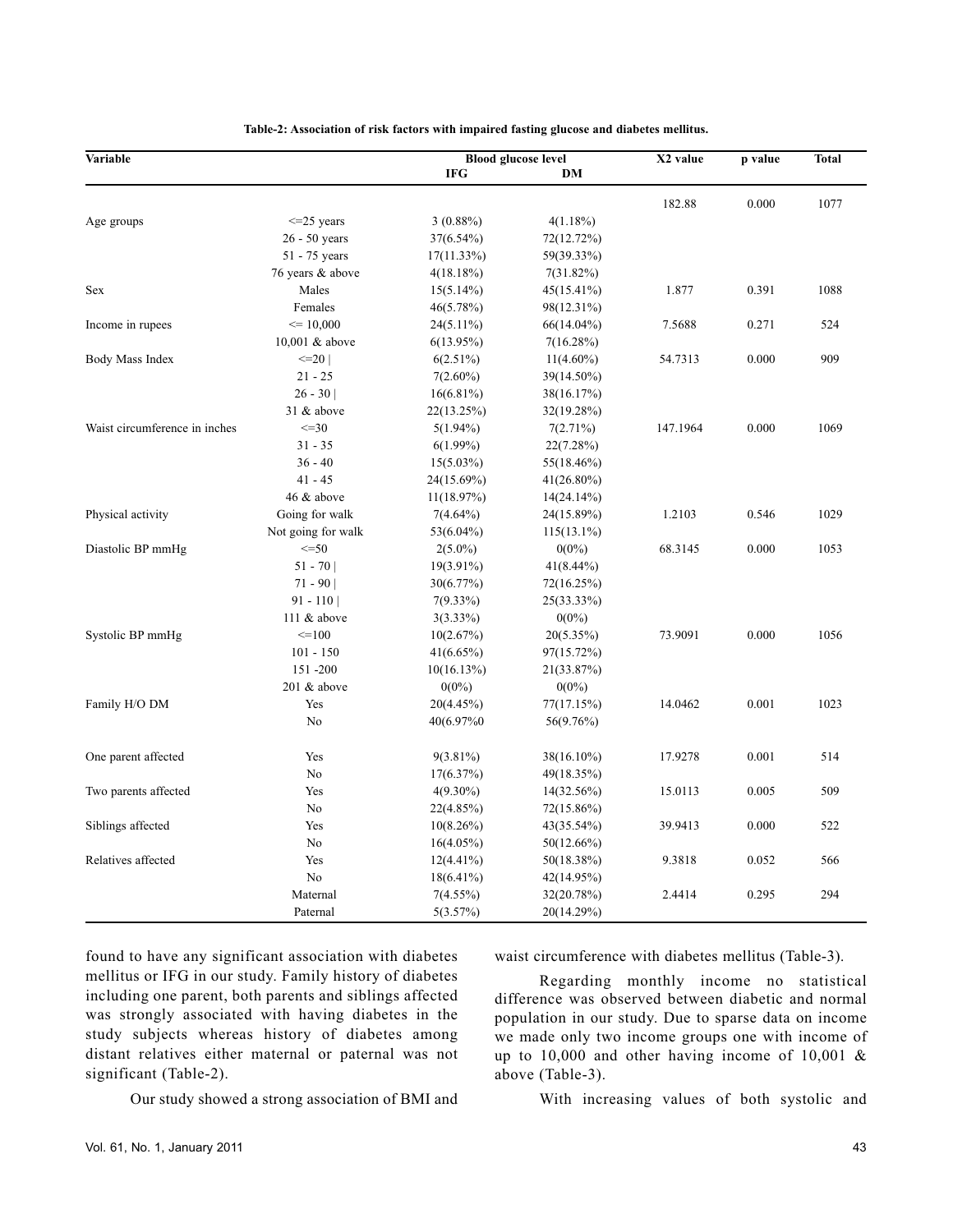| Variable                      |                 | Normal        | <b>Diabetics</b> | Odds ratio       | P value                  | CI                | <b>Total</b> |
|-------------------------------|-----------------|---------------|------------------|------------------|--------------------------|-------------------|--------------|
| Age groups                    | $\leq$ 25 years | 332(98.81%)   | $4(1.19\%)$      | $\mathbf{1}$     |                          |                   | 1016         |
|                               | 26 - 50 years   | 457(86.39%)   | 72(13.61%)       | 13.08            | 0.000                    | 4.62-37.05        |              |
|                               | 51 - 75 years   | 74(55.64%)    | 59(44.36%)       | 66.18            | 0.000                    | 18.55-236.13      |              |
|                               | 76 & above      | $11(61.11\%)$ | 7(38.89%)        | 52.82            | 0.000                    | 11.12-250.94      |              |
| Income in rupees              | $\leq 10,000$   | 380(85.2%)    | 66(14.80%)       | 1.0083           | 0.9755                   | 0.5935-1.7129     | 494          |
|                               | 10,001 & above  | $40(83.33\%)$ | 8(16.67%)        | 1.15             |                          | 0.52-2.57         |              |
| Body Mass Index               | $\leq$ 20       | 222((95.2%)   | $11(4.72\%)$     | $\mathbf{1}$     | $\overline{\phantom{a}}$ |                   | 1088         |
|                               | $21 - 25$       | 223(85.11%)   | 39(14.89%)       | 3.53             | 0.0002                   | 1.74-7.14         |              |
|                               | $26 - 30$       | 181(82.65%)   | 38(17.35%)       | 4.24             | < 0.0001                 | 2.07-8.66         |              |
|                               | 31 & above      | 12(77.78%)    | 32(22.22%)       | 5.77             | < 0.0001                 | 2.72-12.21        |              |
| Waist circumference in inches | $\leq$ -30      | 246(97.23)    | 7(2.77%)         | $\mathbf{1}$     | $\blacksquare$           |                   | 1008         |
|                               | $31 - 35$       | 274(97.23%)   | 22(7.43%)        | 2.82             | 0.01                     | 1.18-6.72         |              |
|                               | $36 - 40$       | 228(80.57%)   | 55(19.43%)       | 8.48             | < 0.0001                 | 3.78-19.00        |              |
|                               | $41 - 45$       | 88(68.22%)    | 41(31.78%)       | 16.37            | < 0.0001                 | 7.08-37.84        |              |
|                               | 46 & above      | 33(70.21%)    | 14(29.79%)       | 14.91            | < 0.0001                 | 5.61-39.62        |              |
| Diastolic BP mmHg             | $\leq$ = 50     | 38(100%)      | $0(0\%)$         | $0.00\,$         | $\overline{\phantom{a}}$ |                   | 992          |
|                               | $51 - 70$       | 426(91.22%)   | 41(8.78%)        | $\mathbf{1}$     | $\overline{\phantom{a}}$ |                   |              |
|                               | $71 - 90$       | 341(82.57%)   | 72(17.43%)       | 2.19             | < 0.0001                 | 1.45-3.31         |              |
|                               | $91 - 110$      | $43(63.24\%)$ | 25(36.76%)       | 6.04             | < 0.0001                 | 3.27-11.16        |              |
|                               | 111 & above     | $6(100\%)$    | $0(0\%)$         | $\boldsymbol{0}$ |                          |                   |              |
| Systolic BP mmHg              | $=100$          | 344(94.51%)   | $20(5.49\%)$     | 0.29             | < 0.0001                 | $0.17 - 0.48$     | 995          |
|                               | $101 - 150$     | 479(83.16%)   | 97(16.84%)       | 1.00             | $\blacksquare$           | $\blacksquare$    |              |
|                               | 151 - 200       | 31(59.62%)    | 21(40.38%)       | 3.35             | < 0.0001                 | 1.83-6.12         |              |
|                               | 201 & above     | $3(100\%)$    | $0(0\%)$         | $\boldsymbol{0}$ |                          |                   |              |
| Family H/O DM                 | Yes             | 352(82.05%)   | 77(17.95%)       | 1.87             | 0.0009                   | 1.29-2.71         | 979          |
|                               | No              | 478(89.51%)   | 56(37.50%)       | $\mathbf{1}$     | $\overline{\phantom{a}}$ | $\overline{a}$    |              |
| H/O one parent                | Yes             | 189(83.26%)   | 38(16.74%)       | 0.82             | 0.42                     | $0.52 - 1.32$     | 488          |
|                               | No              | 201(80.40%)   | 49(19.60%)       | $\mathbf{1}$     |                          |                   |              |
| H/O both parents              | Yes             | 25(64.10%)    | 14(35.90%)       | $2.8\,$          | 0.0029                   | 1.378082-5.689067 | 483          |
|                               | No              | 360(83.33%)   | 72(16.67%)       | $\mathbf{1}$     |                          |                   |              |
| H/O Siblings                  | Yes             | 68(61.26%)    | 43(38.74%)       | 4.16             | < 0.0001                 | 2.51-6.89         | 496          |
|                               | No              | 329(86.81%)   | 50(13.19%)       | $\mathbf{1}$     | $\overline{\phantom{a}}$ |                   |              |
| H/O relatives                 | Yes             | 210(80.77%)   | 50(19.23%)       | 1.25             | 0.33                     | 0.80-1.97         | 534          |
|                               | $\rm No$        | 221(84.03%)   | 42(15.97%)       | $\mathbf{1}$     | $\blacksquare$           | -                 |              |

**Table-3: Association of risk factors with diabetes mellitus.**

diastolic blood pressure the odds of the disease were 11.65 and 42.91 times more as compared to normal subjects.

compared to the younger subjects. Those with age 76 years and above had more impaired fasting glucose than younger subjects. Increasing BMI, higher values of both systolic and diastolic blood pressure were strongly associated with impaired fasting glucose.

Patients in the age group 51-75 years had 25 times more frequently impaired fasting glucose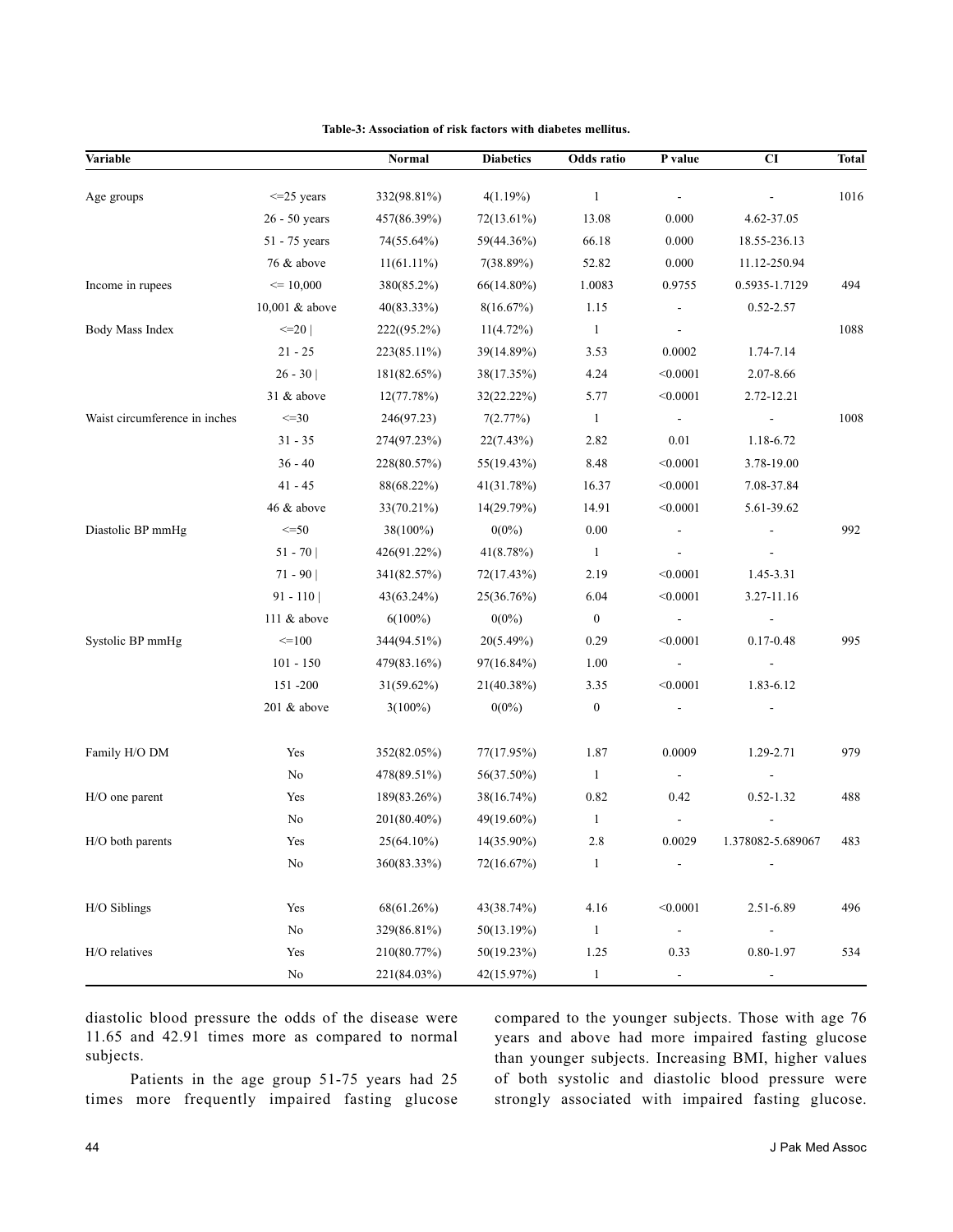| 935<br>$\leq$ 25 years<br>332(99.10%)<br>$3(0.90\%)$<br>$\mathbf{1}$<br>Age groups<br>$\overline{\phantom{a}}$<br>26 - 50 years<br>8.9598<br>457(92.51%)<br>37(7.49%)<br>0.000<br>2.7000-29.732<br>51 - 75 years<br>74(81.32%)<br>$17(18.68\%)$<br>25.423<br>0.000<br>6.6816-96.734<br>76 & above<br>$11(73.33\%)$<br>40.2424<br>4(26.67%)<br>0.000<br>7.0578-229.45<br>Income in rupees<br>$\leq 10,000$<br>$\mathbf{1}$<br>494<br>380(94.06%)<br>$24(5.94\%)$<br>$\blacksquare$<br>$\blacksquare$<br>10,001 & above<br>$40(83.33\%)$<br>$6(16.67\%)$<br>2.38<br>0.4489<br>$0.92 - 6.15$<br>789<br>$\leq$ 20  <br>$\mathbf{1}$<br>222(97.37%)<br>$6(2.63\%)$<br>$\overline{\phantom{a}}$<br>$21 - 25$<br>223(96.96%)<br>$7(3.04\%)$<br>1.16143<br>0.7909<br>0.3837-3.5151<br>$26 - 30$<br>181(91.88%)<br>$16(8.12\%)$<br>3.27071<br>1.2434-8.6031<br>0.0109<br>$31 \&$ above<br>7.26785<br>0.000<br>2.7759-19.028<br>112(83.58%0<br>22(16.42%)<br>915<br>$\leq$ = 50<br>38(95%)<br>2(5%)<br>$\mathbf{1}$<br>$\blacksquare$<br>$51 - 70$<br>426(95.73%)<br>19(4.27%)<br>0.8474<br>0.8281<br>0.1898-3.7824<br>$71 - 90$<br>0.0224<br>341(91.91%)<br>$30(8.09\%)$<br>1.9725<br>1.0887-3.5737<br>$91 - 110$<br>43(86%)<br>7(14%)<br>3.6499<br>0.0035<br>1.4392-9.2562<br>111 & above<br>6(66.67%)<br>$3(33.33\%)$<br>918<br>$=100$<br>344(97.18%)<br>$10(2.82\%)$<br>$\mathbf{1}$<br>$\overline{\phantom{a}}$<br>$101 - 150$<br>479(92.12%)<br>$41(7.88\%)$<br>2.9444<br>0.0017<br>1.448-5.9854<br>151-200<br>$31(75.61\%)$<br>10(24.39%)<br>11.0967<br>0.0000<br>4.0920-30.092<br>201 & above<br>$3(100\%)$<br>$0(0\%)$<br>Yes<br>0.6789<br>0.1689<br>0.3897-1.1827<br>900<br>352(94.62%)<br>$20(5.38\%)$<br>No<br>478(92.28%)<br>40(7.72%)<br>$\overline{\phantom{a}}$<br>$\blacksquare$<br>0.2443-1.2975<br>420<br>Yes<br>189(95.45%)<br>$9(4.55\%)$<br>0.5630<br>0.1716<br>201(92.20%)<br>No<br>$17(7.80\%)$<br>$\blacksquare$<br>$\Box$<br>$\blacksquare$<br>0.8328-8.2304<br>418<br>Yes<br>25(86.21%)<br>360(94.2%)<br>2.6181<br>0.0870<br>No<br>$22(5.76\%)$<br>4(13.79%)<br>$\blacksquare$<br>$\blacksquare$<br>$\blacksquare$<br>H/O diabetes In Siblings<br>68(87.18%)<br>$10(12.82\%)$<br>0.0066<br>427<br>Yes<br>3.0238<br>1.3048-7.0076 | Variable                  | Normal | <b>IFG</b> | Odds ratio | P value | CI | <b>Total</b> |
|---------------------------------------------------------------------------------------------------------------------------------------------------------------------------------------------------------------------------------------------------------------------------------------------------------------------------------------------------------------------------------------------------------------------------------------------------------------------------------------------------------------------------------------------------------------------------------------------------------------------------------------------------------------------------------------------------------------------------------------------------------------------------------------------------------------------------------------------------------------------------------------------------------------------------------------------------------------------------------------------------------------------------------------------------------------------------------------------------------------------------------------------------------------------------------------------------------------------------------------------------------------------------------------------------------------------------------------------------------------------------------------------------------------------------------------------------------------------------------------------------------------------------------------------------------------------------------------------------------------------------------------------------------------------------------------------------------------------------------------------------------------------------------------------------------------------------------------------------------------------------------------------------------------------------------------------------------------------------------------------------------------------------------------------------------------------------------------------------------------------------------------------------------------------------------------------------------------------------------------------------|---------------------------|--------|------------|------------|---------|----|--------------|
|                                                                                                                                                                                                                                                                                                                                                                                                                                                                                                                                                                                                                                                                                                                                                                                                                                                                                                                                                                                                                                                                                                                                                                                                                                                                                                                                                                                                                                                                                                                                                                                                                                                                                                                                                                                                                                                                                                                                                                                                                                                                                                                                                                                                                                                   |                           |        |            |            |         |    |              |
|                                                                                                                                                                                                                                                                                                                                                                                                                                                                                                                                                                                                                                                                                                                                                                                                                                                                                                                                                                                                                                                                                                                                                                                                                                                                                                                                                                                                                                                                                                                                                                                                                                                                                                                                                                                                                                                                                                                                                                                                                                                                                                                                                                                                                                                   |                           |        |            |            |         |    |              |
|                                                                                                                                                                                                                                                                                                                                                                                                                                                                                                                                                                                                                                                                                                                                                                                                                                                                                                                                                                                                                                                                                                                                                                                                                                                                                                                                                                                                                                                                                                                                                                                                                                                                                                                                                                                                                                                                                                                                                                                                                                                                                                                                                                                                                                                   |                           |        |            |            |         |    |              |
|                                                                                                                                                                                                                                                                                                                                                                                                                                                                                                                                                                                                                                                                                                                                                                                                                                                                                                                                                                                                                                                                                                                                                                                                                                                                                                                                                                                                                                                                                                                                                                                                                                                                                                                                                                                                                                                                                                                                                                                                                                                                                                                                                                                                                                                   |                           |        |            |            |         |    |              |
|                                                                                                                                                                                                                                                                                                                                                                                                                                                                                                                                                                                                                                                                                                                                                                                                                                                                                                                                                                                                                                                                                                                                                                                                                                                                                                                                                                                                                                                                                                                                                                                                                                                                                                                                                                                                                                                                                                                                                                                                                                                                                                                                                                                                                                                   |                           |        |            |            |         |    |              |
|                                                                                                                                                                                                                                                                                                                                                                                                                                                                                                                                                                                                                                                                                                                                                                                                                                                                                                                                                                                                                                                                                                                                                                                                                                                                                                                                                                                                                                                                                                                                                                                                                                                                                                                                                                                                                                                                                                                                                                                                                                                                                                                                                                                                                                                   |                           |        |            |            |         |    |              |
|                                                                                                                                                                                                                                                                                                                                                                                                                                                                                                                                                                                                                                                                                                                                                                                                                                                                                                                                                                                                                                                                                                                                                                                                                                                                                                                                                                                                                                                                                                                                                                                                                                                                                                                                                                                                                                                                                                                                                                                                                                                                                                                                                                                                                                                   |                           |        |            |            |         |    |              |
|                                                                                                                                                                                                                                                                                                                                                                                                                                                                                                                                                                                                                                                                                                                                                                                                                                                                                                                                                                                                                                                                                                                                                                                                                                                                                                                                                                                                                                                                                                                                                                                                                                                                                                                                                                                                                                                                                                                                                                                                                                                                                                                                                                                                                                                   | Body Mass Index           |        |            |            |         |    |              |
|                                                                                                                                                                                                                                                                                                                                                                                                                                                                                                                                                                                                                                                                                                                                                                                                                                                                                                                                                                                                                                                                                                                                                                                                                                                                                                                                                                                                                                                                                                                                                                                                                                                                                                                                                                                                                                                                                                                                                                                                                                                                                                                                                                                                                                                   |                           |        |            |            |         |    |              |
|                                                                                                                                                                                                                                                                                                                                                                                                                                                                                                                                                                                                                                                                                                                                                                                                                                                                                                                                                                                                                                                                                                                                                                                                                                                                                                                                                                                                                                                                                                                                                                                                                                                                                                                                                                                                                                                                                                                                                                                                                                                                                                                                                                                                                                                   |                           |        |            |            |         |    |              |
|                                                                                                                                                                                                                                                                                                                                                                                                                                                                                                                                                                                                                                                                                                                                                                                                                                                                                                                                                                                                                                                                                                                                                                                                                                                                                                                                                                                                                                                                                                                                                                                                                                                                                                                                                                                                                                                                                                                                                                                                                                                                                                                                                                                                                                                   |                           |        |            |            |         |    |              |
|                                                                                                                                                                                                                                                                                                                                                                                                                                                                                                                                                                                                                                                                                                                                                                                                                                                                                                                                                                                                                                                                                                                                                                                                                                                                                                                                                                                                                                                                                                                                                                                                                                                                                                                                                                                                                                                                                                                                                                                                                                                                                                                                                                                                                                                   | Diastolic BP mmHg         |        |            |            |         |    |              |
|                                                                                                                                                                                                                                                                                                                                                                                                                                                                                                                                                                                                                                                                                                                                                                                                                                                                                                                                                                                                                                                                                                                                                                                                                                                                                                                                                                                                                                                                                                                                                                                                                                                                                                                                                                                                                                                                                                                                                                                                                                                                                                                                                                                                                                                   |                           |        |            |            |         |    |              |
|                                                                                                                                                                                                                                                                                                                                                                                                                                                                                                                                                                                                                                                                                                                                                                                                                                                                                                                                                                                                                                                                                                                                                                                                                                                                                                                                                                                                                                                                                                                                                                                                                                                                                                                                                                                                                                                                                                                                                                                                                                                                                                                                                                                                                                                   |                           |        |            |            |         |    |              |
|                                                                                                                                                                                                                                                                                                                                                                                                                                                                                                                                                                                                                                                                                                                                                                                                                                                                                                                                                                                                                                                                                                                                                                                                                                                                                                                                                                                                                                                                                                                                                                                                                                                                                                                                                                                                                                                                                                                                                                                                                                                                                                                                                                                                                                                   |                           |        |            |            |         |    |              |
|                                                                                                                                                                                                                                                                                                                                                                                                                                                                                                                                                                                                                                                                                                                                                                                                                                                                                                                                                                                                                                                                                                                                                                                                                                                                                                                                                                                                                                                                                                                                                                                                                                                                                                                                                                                                                                                                                                                                                                                                                                                                                                                                                                                                                                                   |                           |        |            |            |         |    |              |
|                                                                                                                                                                                                                                                                                                                                                                                                                                                                                                                                                                                                                                                                                                                                                                                                                                                                                                                                                                                                                                                                                                                                                                                                                                                                                                                                                                                                                                                                                                                                                                                                                                                                                                                                                                                                                                                                                                                                                                                                                                                                                                                                                                                                                                                   | Systolic BP mmHg          |        |            |            |         |    |              |
|                                                                                                                                                                                                                                                                                                                                                                                                                                                                                                                                                                                                                                                                                                                                                                                                                                                                                                                                                                                                                                                                                                                                                                                                                                                                                                                                                                                                                                                                                                                                                                                                                                                                                                                                                                                                                                                                                                                                                                                                                                                                                                                                                                                                                                                   |                           |        |            |            |         |    |              |
|                                                                                                                                                                                                                                                                                                                                                                                                                                                                                                                                                                                                                                                                                                                                                                                                                                                                                                                                                                                                                                                                                                                                                                                                                                                                                                                                                                                                                                                                                                                                                                                                                                                                                                                                                                                                                                                                                                                                                                                                                                                                                                                                                                                                                                                   |                           |        |            |            |         |    |              |
|                                                                                                                                                                                                                                                                                                                                                                                                                                                                                                                                                                                                                                                                                                                                                                                                                                                                                                                                                                                                                                                                                                                                                                                                                                                                                                                                                                                                                                                                                                                                                                                                                                                                                                                                                                                                                                                                                                                                                                                                                                                                                                                                                                                                                                                   |                           |        |            |            |         |    |              |
|                                                                                                                                                                                                                                                                                                                                                                                                                                                                                                                                                                                                                                                                                                                                                                                                                                                                                                                                                                                                                                                                                                                                                                                                                                                                                                                                                                                                                                                                                                                                                                                                                                                                                                                                                                                                                                                                                                                                                                                                                                                                                                                                                                                                                                                   | Family H/O DM             |        |            |            |         |    |              |
|                                                                                                                                                                                                                                                                                                                                                                                                                                                                                                                                                                                                                                                                                                                                                                                                                                                                                                                                                                                                                                                                                                                                                                                                                                                                                                                                                                                                                                                                                                                                                                                                                                                                                                                                                                                                                                                                                                                                                                                                                                                                                                                                                                                                                                                   |                           |        |            |            |         |    |              |
|                                                                                                                                                                                                                                                                                                                                                                                                                                                                                                                                                                                                                                                                                                                                                                                                                                                                                                                                                                                                                                                                                                                                                                                                                                                                                                                                                                                                                                                                                                                                                                                                                                                                                                                                                                                                                                                                                                                                                                                                                                                                                                                                                                                                                                                   | $H/O$ one parent          |        |            |            |         |    |              |
|                                                                                                                                                                                                                                                                                                                                                                                                                                                                                                                                                                                                                                                                                                                                                                                                                                                                                                                                                                                                                                                                                                                                                                                                                                                                                                                                                                                                                                                                                                                                                                                                                                                                                                                                                                                                                                                                                                                                                                                                                                                                                                                                                                                                                                                   |                           |        |            |            |         |    |              |
|                                                                                                                                                                                                                                                                                                                                                                                                                                                                                                                                                                                                                                                                                                                                                                                                                                                                                                                                                                                                                                                                                                                                                                                                                                                                                                                                                                                                                                                                                                                                                                                                                                                                                                                                                                                                                                                                                                                                                                                                                                                                                                                                                                                                                                                   | H/O both parents          |        |            |            |         |    |              |
|                                                                                                                                                                                                                                                                                                                                                                                                                                                                                                                                                                                                                                                                                                                                                                                                                                                                                                                                                                                                                                                                                                                                                                                                                                                                                                                                                                                                                                                                                                                                                                                                                                                                                                                                                                                                                                                                                                                                                                                                                                                                                                                                                                                                                                                   |                           |        |            |            |         |    |              |
|                                                                                                                                                                                                                                                                                                                                                                                                                                                                                                                                                                                                                                                                                                                                                                                                                                                                                                                                                                                                                                                                                                                                                                                                                                                                                                                                                                                                                                                                                                                                                                                                                                                                                                                                                                                                                                                                                                                                                                                                                                                                                                                                                                                                                                                   |                           |        |            |            |         |    |              |
| No<br>329(95.36%)<br>$16(4.64\%)$<br>$\blacksquare$<br>$\overline{\phantom{a}}$                                                                                                                                                                                                                                                                                                                                                                                                                                                                                                                                                                                                                                                                                                                                                                                                                                                                                                                                                                                                                                                                                                                                                                                                                                                                                                                                                                                                                                                                                                                                                                                                                                                                                                                                                                                                                                                                                                                                                                                                                                                                                                                                                                   |                           |        |            |            |         |    |              |
| 469<br>0.3294-1.4941<br>Yes<br>210(94.59%)<br>$12(5.41\%)$<br>0.7015<br>0.3557                                                                                                                                                                                                                                                                                                                                                                                                                                                                                                                                                                                                                                                                                                                                                                                                                                                                                                                                                                                                                                                                                                                                                                                                                                                                                                                                                                                                                                                                                                                                                                                                                                                                                                                                                                                                                                                                                                                                                                                                                                                                                                                                                                    | H/O diabetes in relatives |        |            |            |         |    |              |
| No<br>221(92.47%)<br>$18(7.53\%)$                                                                                                                                                                                                                                                                                                                                                                                                                                                                                                                                                                                                                                                                                                                                                                                                                                                                                                                                                                                                                                                                                                                                                                                                                                                                                                                                                                                                                                                                                                                                                                                                                                                                                                                                                                                                                                                                                                                                                                                                                                                                                                                                                                                                                 |                           |        |            |            |         |    |              |

**Table-4: Association of risk factors with impaired fasting glucose.**

Family history of siblings being affected with the disease was closely associated with impaired fasting glucose as compared to single parent, both parents or relatives being affected (Table-4).

### **Discussion**

This survey is different from other surveys conducted previously in Pakistan in two aspects. Firstly it has considered the age groups of the study participants from 12 years onwards while in National diabetes survey the participant were of 25 years and above.11-14 Another study carried out at Karachi recruited age group of > 20 years.<sup>17</sup> It is also different from other studies carried in the

subcontinent where person  $\geq 20$  years were included in the study.<sup>18</sup> Studies in USA also included age group 20 and above.<sup>19</sup> Another prevalence study in UK also involved age group 20 years and above.<sup>20</sup> A prevalence study in British men included age group 40-59 at the time of entry in survey.<sup>21</sup>

Secondly it followed the new diagnostic criteria according to American Diabetes Association 2007 guidelines15,16 for diabetes mellitus and impaired fasting glucose.

Out of 1091 persons surveyed, 293 were males (27%) and 798 (73.14%) were females. There were more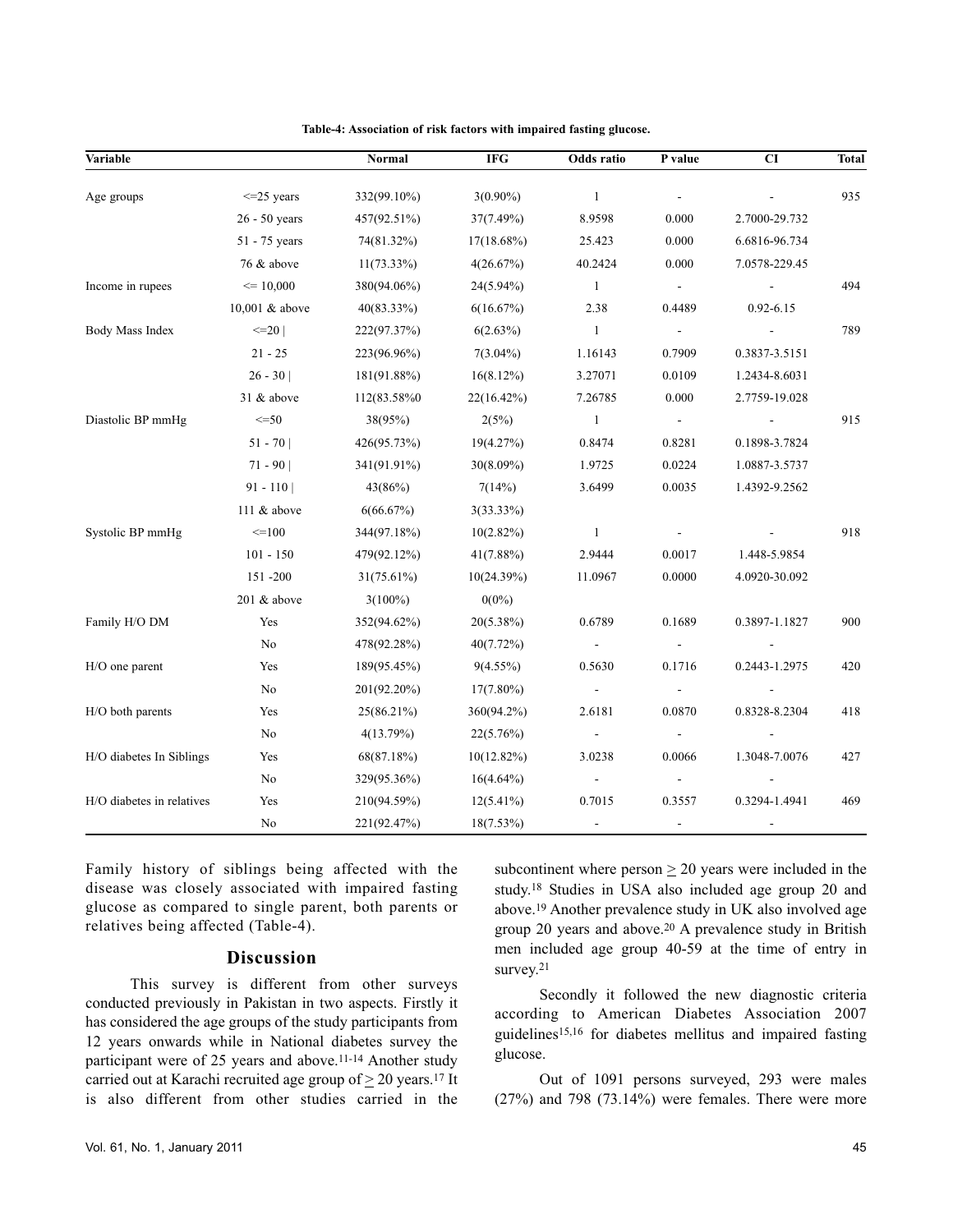females in the survey as men had to go to their jobs.

Strangely males had more prevalence of DM than females i.e. 15.41% vs. 12.31% respectively. Our results are comparable to the results from a recently published survey<sup>22</sup> carried out in Chinese population where prevalence was 19.2%and 16.1% in urban areas and 14.2% and 13.8% in rural areas in year 2006 for men and women, respectively. A study from UK done from 1999-2002, showed rising trends in prevalence of DM for all men aged 25-70 years or older. The fraction of men diagnosed as diabetics doubled from 3.1% to 7.1%.<sup>23</sup> Another prevalence survey in England published in 2006 showed a male predominance.<sup>24</sup> As far as the situation in India is concerned, a recent article published in 2008 did not mention the gender difference for diabetes prevalence.<sup>18</sup>

According to Pakistan Statistical Bureau report<sup>25</sup> the total population of Pakistan in July 2008 was 162.37 million and the population above the age of 10 years was 116.48 million. If we extrapolate our survey results to whole population of the country than it is at this point crossing the WHO projected figure for 2025.<sup>3</sup>

If we compare our survey with the survey done by Shera et al, the prevalence of diabetes is much more in our survey but the impaired fasting glucose was less in our survey compared to IGT done by them, most likely because of use of different criteria and post glucose load blood level.<sup>14</sup> If we see worldwide prevalence, India had 31.7 million people with diabetes, China had 17.7 million and United States of America 17.7million people with diabetes in 2000. These figures are expected to rise up to 79.4 million for India, 42.3 million for China and 30.3 million for USA in the year 2030. Pakistan now ranks sixth will then be ranking 4th in the year 2030<sup>8</sup> but with prevailing situation according to our survey the situation is much worse than the estimated.

## **Risk factors Association with Diabetes Mellitus and Impaired Fasting Glucose:**

It was observed in our study that diabetes and IFG prevalence increased with increasing age in both males and females. Maximum diabetics were found in the age group of 51-75 years in both males and females, whereas in the previous survey, $14$  majority of diabetics belonged to the age group of 45- 54 years. A global estimate for 2030 predicts that in developing countries, majority of people with diabetes will be in the age range of 45 to 64. By 2030, it is estimated that the number of people with diabetes  $\geq 64$  years will be >82 million in developing countries and >48 million in developed countries.<sup>8</sup>

In our survey socioeconomic status did not show an

impact on the prevalence of DM and IFG. The most possible explanation is unhealthy food and lack of exercise in both groups. Another reason could be that people are reluctant to disclose their monthly income making it difficult to have a true inference.

Our study has shown an increased association of high BMI with diabetes and impaired fasting glucose. This is in comparison to a study in Saudi population which has shown an increased association of diabetes and hypertension with BMI, starting at a BMI as low as 21 kg/mm<sup>2</sup>. <sup>27</sup> Study on National Prevalence of diabetes in 2006 has also shown that obesity estimated by BMI + WHR in females is a relative risk for diabetes.<sup>14</sup>

Waist circumference is an important part of the metabolic syndrome leading to premature morbidity and mortality.<sup>27</sup> A study conducted in 2003 compared various indices including waist circumference (WC), BMI and waist hip ratio (WHR) for future risk of diabetes and cardiovascular diseases. The study has shown that weakest correlation was with WHR alone. WC showed the strongest correlation with fasting glycaemia except for men, where more close relation was found with BMI.<sup>29</sup> Hyperglycaemia after glucose load was strongly associated with BMI and WHR. The best cut-off points that suggested higher risk for type 2 DM were: For women: BMI: 29.2 kg/m<sup>2</sup>, waist circumference (WC): 97 cm, waist to hip ratio (WHR): 0.91. For men: BMI 27.9 kg/m<sup>2</sup>, WC: 99 cm, WHR - 0.97.<sup>28</sup>

Our study showed a stronger association between waist circumference and risk of diabetes as compared to BMI alone.

In our survey an increased association of family history of diabetes with risk of diabetes and impaired fasting glucose was observed. The same results were shown by Shera.et al that the relative risk for developing diabetes was more with family history.<sup>14</sup>

Both systolic and diastolic Blood Pressure had strong association with diabetes mellitus and impaired fasting glucose in our survey. Same is shown in another Pakistani study.<sup>14</sup>

#### **Conclusion**

Our study showed a higher prevalence of diabetes and impaired fasting glucose as compared to previous studies done in Pakistan. Important risk factors identified were obesity; hypertension, and family history of diabetes among siblings.

### **Acknowledgement**

We are thankful to Eli Lilly Pakistan (Private) Limited for all financial support.